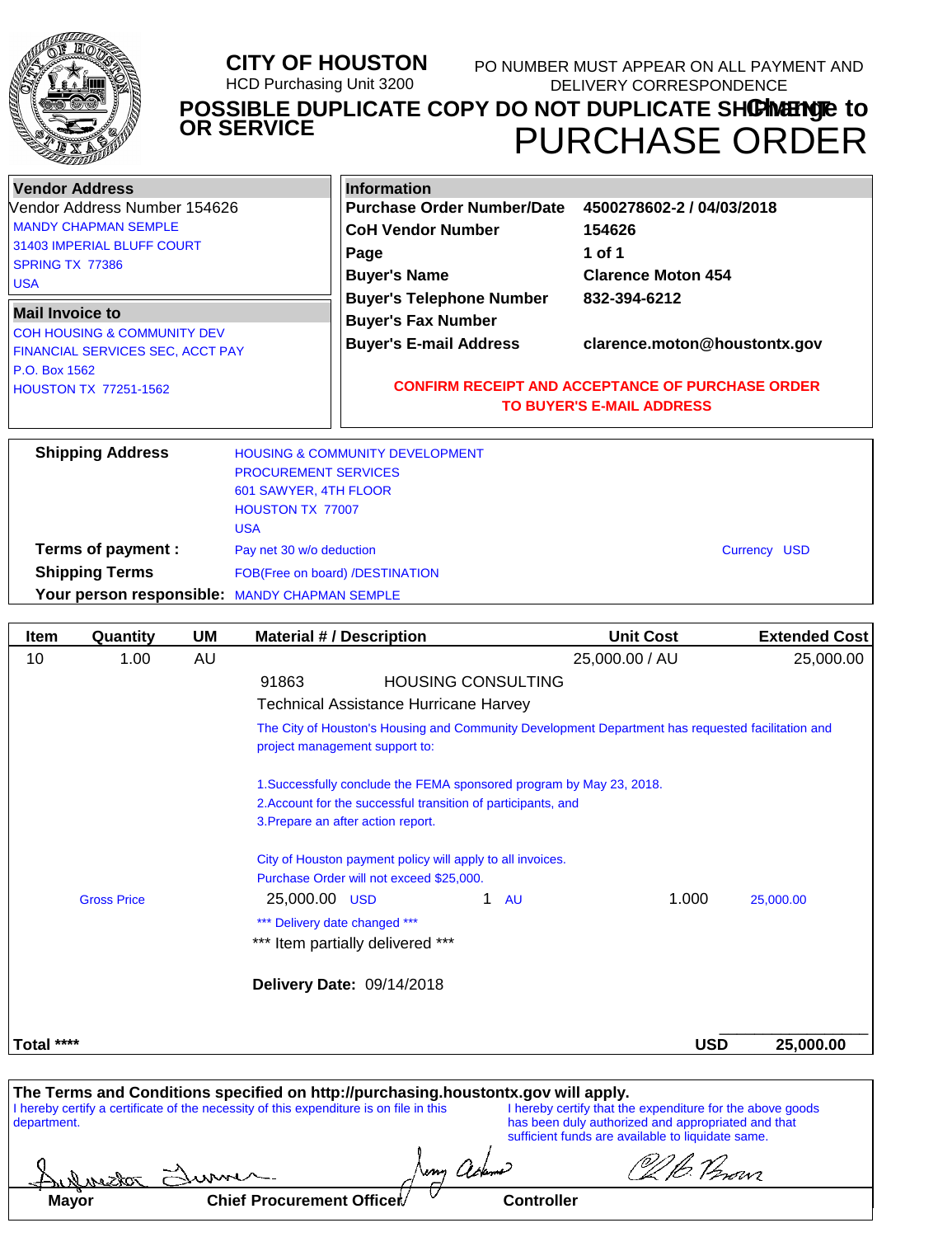

#### **CITY OF HOUSTON** HCD Purchasing Unit 3200 **POSSIBLE DUPLICATE COPY DO NOT DUPLICATE SH<b>ŒIMENTE** to PURCHASE ORDER **OR SERVICE** PO NUMBER MUST APPEAR ON ALL PAYMENT AND DELIVERY CORRESPONDENCE

| <b>Vendor Address</b><br>Vendor Address Number 154626<br><b>MANDY CHAPMAN SEMPLE</b><br>31403 IMPERIAL BLUFF COURT<br>SPRING TX 77386<br><b>USA</b>   |                                                                                               | <b>Information</b><br><b>Purchase Order Number/Date</b><br><b>CoH Vendor Number</b><br>Page<br><b>Buyer's Name</b><br><b>Buyer's Telephone Number</b> | 4500278602-1 / 04/03/2018<br>154626<br>1 of 1<br><b>Clarence Moton 454</b><br>832-394-6212                                  |  |
|-------------------------------------------------------------------------------------------------------------------------------------------------------|-----------------------------------------------------------------------------------------------|-------------------------------------------------------------------------------------------------------------------------------------------------------|-----------------------------------------------------------------------------------------------------------------------------|--|
| <b>Mail Invoice to</b><br><b>COH HOUSING &amp; COMMUNITY DEV</b><br>FINANCIAL SERVICES SEC, ACCT PAY<br>P.O. Box 1562<br><b>HOUSTON TX 77251-1562</b> |                                                                                               | <b>Buyer's Fax Number</b><br><b>Buyer's E-mail Address</b>                                                                                            | clarence.moton@houstontx.gov<br><b>CONFIRM RECEIPT AND ACCEPTANCE OF PURCHASE ORDER</b><br><b>TO BUYER'S E-MAIL ADDRESS</b> |  |
| <b>Shipping Address</b>                                                                                                                               | <b>PROCUREMENT SERVICES</b><br>601 SAWYER, 4TH FLOOR<br><b>HOUSTON TX 77007</b><br><b>USA</b> | <b>HOUSING &amp; COMMUNITY DEVELOPMENT</b>                                                                                                            |                                                                                                                             |  |
| Terms of payment :<br><b>Shipping Terms</b>                                                                                                           | Pay net 30 w/o deduction                                                                      | FOB(Free on board) /DESTINATION                                                                                                                       | Currency USD                                                                                                                |  |

**Your person responsible:** MANDY CHAPMAN SEMPLE

| <b>Item</b> | Quantity           | UM | <b>Material #/Description</b>                                        | <b>Unit Cost</b>                                                                                  | <b>Extended Cost</b> |
|-------------|--------------------|----|----------------------------------------------------------------------|---------------------------------------------------------------------------------------------------|----------------------|
| 10          | 1.00               | AU |                                                                      | 25,000.00 / AU                                                                                    | 25,000.00            |
|             |                    |    | 91863                                                                | <b>HOUSING CONSULTING</b>                                                                         |                      |
|             |                    |    | <b>Technical Assistance Hurricane Harvey</b>                         |                                                                                                   |                      |
|             |                    |    | project management support to:                                       | The City of Houston's Housing and Community Development Department has requested facilitation and |                      |
|             |                    |    | 1. Successfully conclude the FEMA sponsored program by May 23, 2018. |                                                                                                   |                      |
|             |                    |    | 2. Account for the successful transition of participants, and        |                                                                                                   |                      |
|             |                    |    | 3. Prepare an after action report.                                   |                                                                                                   |                      |
|             |                    |    | City of Houston payment policy will apply to all invoices.           |                                                                                                   |                      |
|             |                    |    | Purchase Order will not exceed \$25,000.                             |                                                                                                   |                      |
|             | <b>Gross Price</b> |    | 25,000.00 USD                                                        | 1.000<br>1.<br><b>AU</b>                                                                          | 25,000.00            |
|             |                    |    | *** Delivery date changed ***                                        |                                                                                                   |                      |
|             |                    |    | Delivery Date: 06/29/2018                                            |                                                                                                   |                      |
| Total ****  |                    |    |                                                                      | <b>USD</b>                                                                                        | 25,000.00            |

|              | The Terms and Conditions specified on http://purchasing.houstontx.gov will apply.      |                   |                                                                                                         |
|--------------|----------------------------------------------------------------------------------------|-------------------|---------------------------------------------------------------------------------------------------------|
|              | I hereby certify a certificate of the necessity of this expenditure is on file in this |                   | I hereby certify that the expenditure for the above goods                                               |
| department.  |                                                                                        |                   | has been duly authorized and appropriated and that<br>sufficient funds are available to liquidate same. |
|              | Sulvistor Summer.                                                                      | appro             | VI B. Perovi                                                                                            |
| <b>Mayor</b> | Chief Procurement Officer                                                              | <b>Controller</b> |                                                                                                         |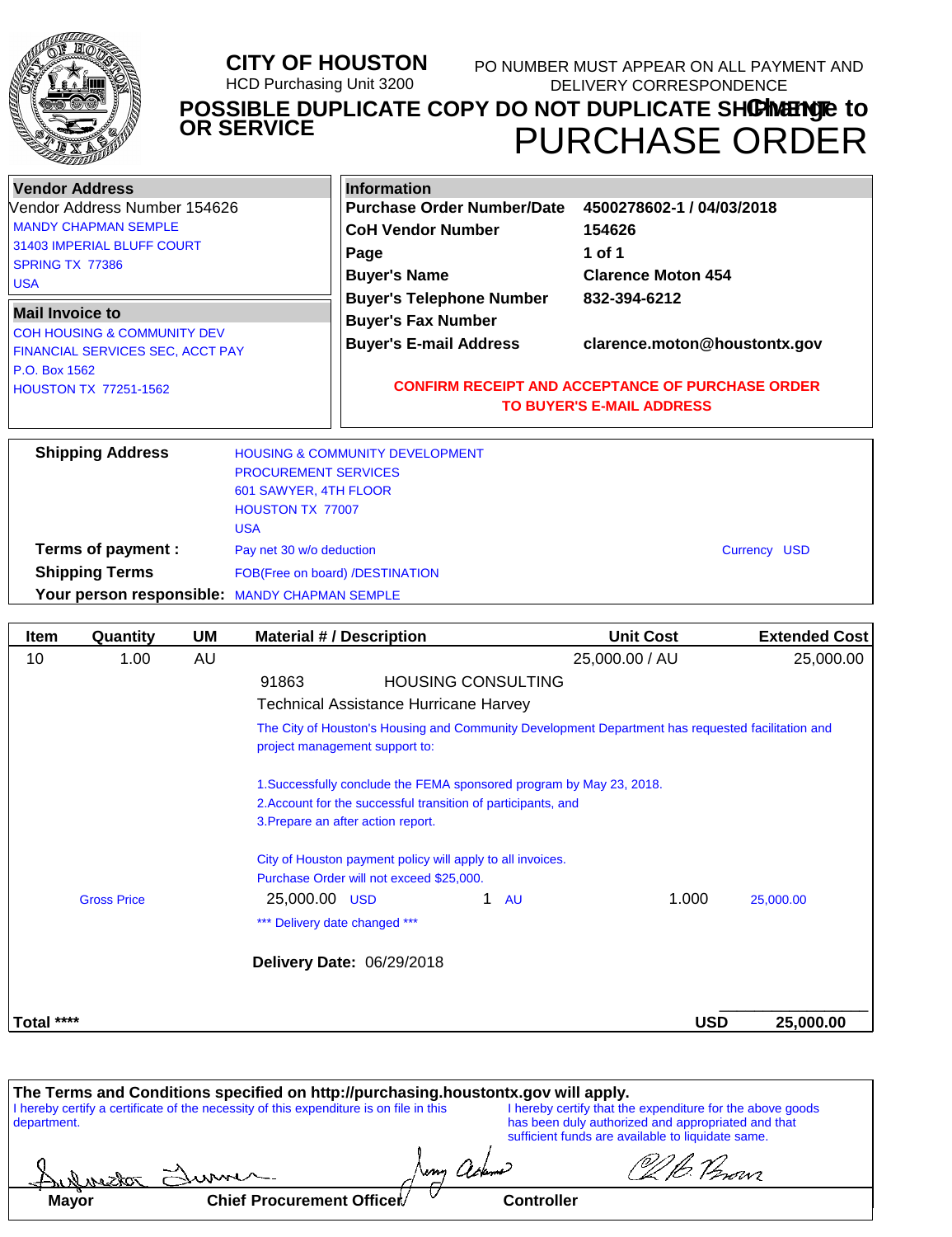|                                                                                  |                                                                                                                                                                         |           | <b>CITY OF HOUSTON</b><br><b>OR SERVICE</b>                                            | <b>HCD Purchasing Unit 3200</b>                                                                                                                                                |                                   | DELIVERY CORRESPONDENCE                                                                    | PO NUMBER MUST APPEAR ON ALL PAYMENT AND<br>POSSIBLE DUPLICATE COPY DO NOT DUPLICATE SHOPINEEMPLE to<br><b>PURCHASE ORDER</b> |
|----------------------------------------------------------------------------------|-------------------------------------------------------------------------------------------------------------------------------------------------------------------------|-----------|----------------------------------------------------------------------------------------|--------------------------------------------------------------------------------------------------------------------------------------------------------------------------------|-----------------------------------|--------------------------------------------------------------------------------------------|-------------------------------------------------------------------------------------------------------------------------------|
| <b>Vendor Address</b><br>SPRING TX 77386<br><b>USA</b><br><b>Mail Invoice to</b> | Vendor Address Number 154626<br><b>MANDY CHAPMAN SEMPLE</b><br>31403 IMPERIAL BLUFF COURT<br><b>COH HOUSING &amp; COMMUNITY DEV</b><br>FINANCIAL SERVICES SEC, ACCT PAY |           |                                                                                        | <b>Information</b><br><b>CoH Vendor Number</b><br>Page<br><b>Buyer's Name</b><br><b>Buyer's Telephone Number</b><br><b>Buyer's Fax Number</b><br><b>Buyer's E-mail Address</b> | <b>Purchase Order Number/Date</b> | 4500278602-3 / 04/03/2018<br>154626<br>1 of 1<br><b>Clarence Moton 454</b><br>832-394-6212 | clarence.moton@houstontx.gov                                                                                                  |
| P.O. Box 1562                                                                    | <b>HOUSTON TX 77251-1562</b>                                                                                                                                            |           |                                                                                        |                                                                                                                                                                                |                                   | <b>CONFIRM RECEIPT AND ACCEPTANCE OF PURCHASE ORDER</b><br>TO BUYER'S E-MAIL ADDRESS       |                                                                                                                               |
|                                                                                  | <b>Shipping Address</b>                                                                                                                                                 |           | <b>PROCUREMENT SERVICES</b><br>601 SAWYER, 4TH FLOOR<br>HOUSTON TX 77007<br><b>USA</b> | <b>HOUSING &amp; COMMUNITY DEVELOPMENT</b>                                                                                                                                     |                                   |                                                                                            |                                                                                                                               |
|                                                                                  | Terms of payment :                                                                                                                                                      |           | Pay net 30 w/o deduction                                                               |                                                                                                                                                                                |                                   |                                                                                            | <b>Currency USD</b>                                                                                                           |
|                                                                                  | <b>Shipping Terms</b>                                                                                                                                                   |           |                                                                                        | FOB(Free on board) /DESTINATION                                                                                                                                                |                                   |                                                                                            |                                                                                                                               |
|                                                                                  |                                                                                                                                                                         |           | Your person responsible: MANDY CHAPMAN SEMPLE                                          |                                                                                                                                                                                |                                   |                                                                                            |                                                                                                                               |
| Item                                                                             | Quantity                                                                                                                                                                | <b>UM</b> |                                                                                        | <b>Material # / Description</b>                                                                                                                                                |                                   | <b>Unit Cost</b>                                                                           | <b>Extended Cost</b>                                                                                                          |
| 20                                                                               | 1.00                                                                                                                                                                    | <b>AU</b> |                                                                                        |                                                                                                                                                                                |                                   | 23,000.00 / AU                                                                             | 23,000.00                                                                                                                     |
|                                                                                  |                                                                                                                                                                         |           | 91881                                                                                  |                                                                                                                                                                                | <b>NATURAL DISASTERS (F</b>       |                                                                                            |                                                                                                                               |

| ZU.        | 1.00               | AU. |                                  |                      | 23,000.00 / AU | 23,000.00 |
|------------|--------------------|-----|----------------------------------|----------------------|----------------|-----------|
|            |                    |     | 91881                            | NATURAL DISASTERS (F |                |           |
|            |                    |     | Disaster Recovery - Consulting   |                      |                |           |
|            | <b>Gross Price</b> |     | 23,000.00 USD                    | 1 $AU$               | 1.000          | 23,000.00 |
|            |                    |     | Delivery date: Day 12/31/2018    |                      |                |           |
|            |                    |     | *** New item ***                 |                      |                |           |
|            |                    |     | <b>Delivery Date: 12/31/2018</b> |                      |                |           |
|            |                    |     |                                  |                      |                |           |
| Total **** |                    |     |                                  |                      | <b>USD</b>     | 48,000.00 |
|            |                    |     |                                  |                      |                |           |

|                 | The Terms and Conditions specified on http://purchasing.houstontx.gov will apply.      |        |               |                                                                                                                                                                      |
|-----------------|----------------------------------------------------------------------------------------|--------|---------------|----------------------------------------------------------------------------------------------------------------------------------------------------------------------|
| department.     | I hereby certify a certificate of the necessity of this expenditure is on file in this |        |               | I hereby certify that the expenditure for the above goods<br>has been duly authorized and appropriated and that<br>sufficient funds are available to liquidate same. |
| Aulnister Elume |                                                                                        | arprox |               | VI B. Perovi                                                                                                                                                         |
|                 |                                                                                        |        | <b>A</b> 4 11 |                                                                                                                                                                      |

| Chief Procurement Officer<br><b>Mayor</b> | <b>Controller</b> |
|-------------------------------------------|-------------------|
|-------------------------------------------|-------------------|

 $\mathsf{l}$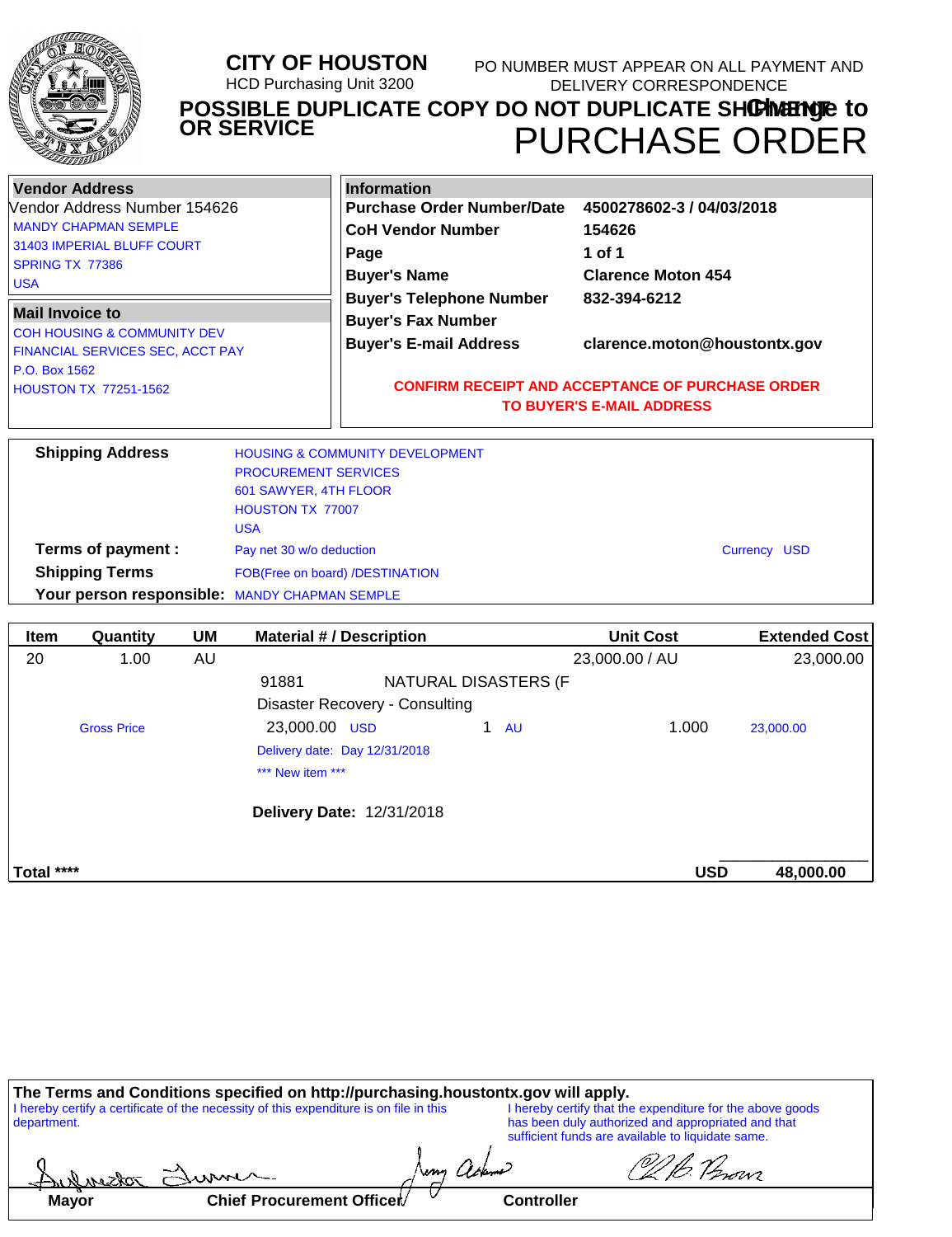

## **City of Houston Finance-Strategic Procurement Division**

## **Professional Services Justification**

| General Information                           | Date: 2/12/18                     |
|-----------------------------------------------|-----------------------------------|
| Department: Housing and Community Development | Phone No: (832) 394-6204          |
| Contact Name: Tywana Rhone                    | Email: tywana.rhone@houstontx.gov |
| Vendor Information                            | Requisition No.                   |
| Name: Mandy Chapman Semple, Vendor #154626    | Purchase Order No.                |
| Address:                                      | -Contract No.                     |

Description. Please provide a description of the goods or services required, the duration or frequency of the requirement, and where will the services or goods be delivered. Please also identify the annual cost of this good or service.

In the wake of Hurricane Harvey, the City of Houston expects to receive over a billion dollars in Community Development Block Grant funding for disaster recovery (CDBG-DR). A portion of these disaster recovery funds will be allocated to serving homeless individuals. To maximize the impact of this funding. HCDD requires technical assistance to determine how best to (1) conduct a needs-assessment for homeless services related to disaster recovery, (2) create guidelines and processes for new programs serving the homeless population, and (3) increase staff capacity to fully execute these programs. Services provided through this contract are expected to last through December 31, 2018 and are not expected to exceed \$23,000.

Explanation: Why is this product or service the only one that would satisfy the requirement(s)? Given the amount of funding HCDD anticipates receiving in the wake of Hurricane Harvey. HCDD has the opportunity to impact the homeless community in unprecedented ways. To fully realize this opportunity, HCDD must assess the current level of need and create programs designed to utilize available resources in ways that maximize impact. HCDD does not currently have sufficient staff or expertise to complete this task without outside assistance.

Due Diligence. Describe the due diligence performed that led to the conclusion that this service provider offers the best value to the city.

Ms. Chapman-Semple has extensive experience working for the City of Houston as a Special Assistant to the Mayor for Homeless Initiatives. She has provided support for rapid rehousing programs immediately after Hurricane Harvey and has over 14 years of experience working within the local homeless network and coordinating services for homeless persons. Given her background and prior involvement with the City, HCDD is satisfied that Ms. Chapman-Semple possesses the skills and qualifications necessary to fulfill this scope of services.

| Department Recommendation            |                    |
|--------------------------------------|--------------------|
| Requestor:<br>AMLARRY                | $1^{Date:}/(29/7)$ |
| Department Nirector                  | Date:              |
| Chief Procurement Officer's Approval |                    |
| Signature:                           | Date:              |
|                                      |                    |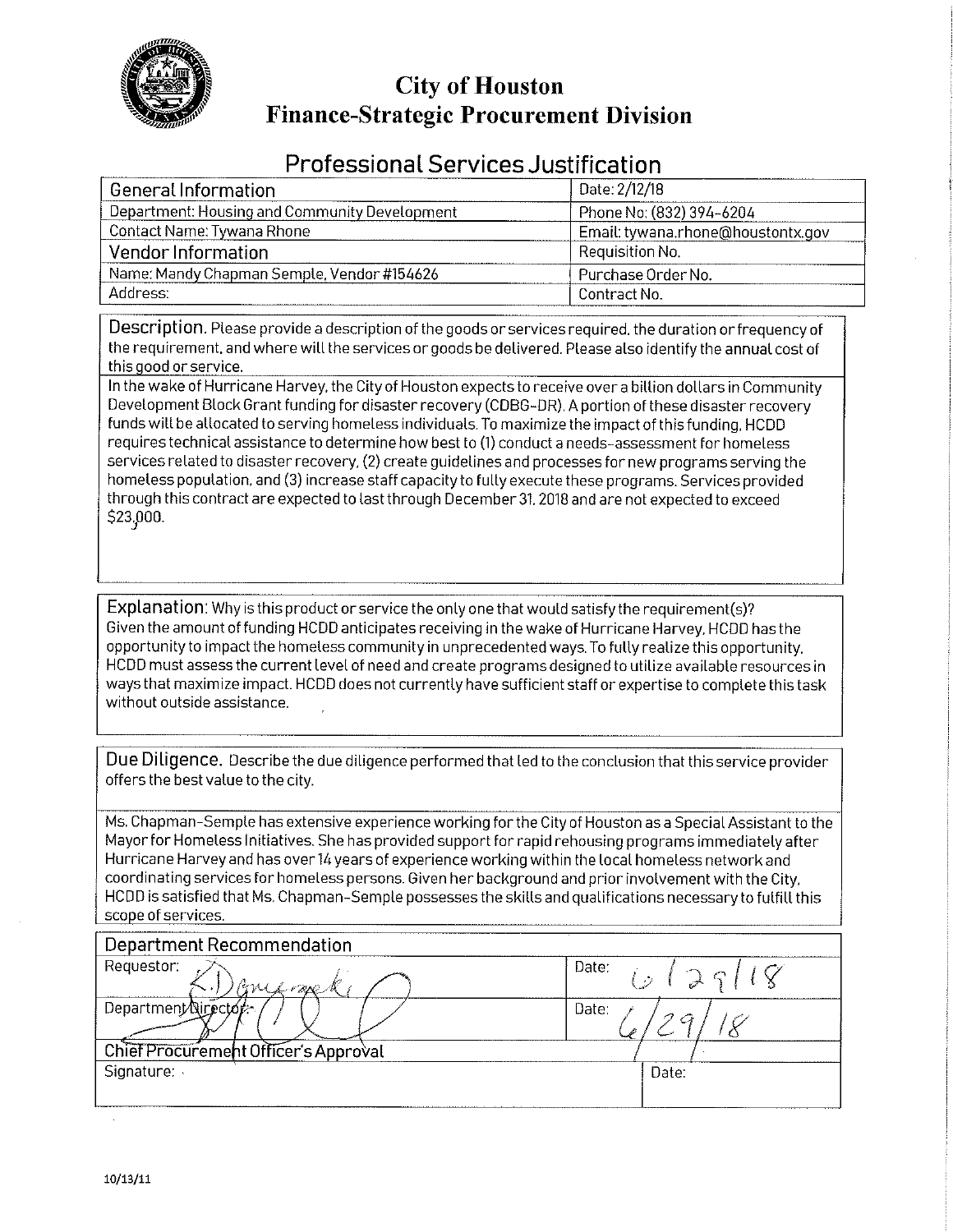# **Mandy Chapman Semple**

**Systems Transformation Consulting** 

## **Proposal for Consulting Services** Prepared for City of Houston Housing and Community Development Department June 25, 2018

## **Purpose of Engagement:**

The City of Houston is currently in the early planning phases for the use of CDBG-DR funds for pre- and poststorm homeless individuals.

HCDD has requested technical assistance to:

- 1. facilitate the collection of data in support of the CDBG-DR needs assessment,
- 2. support a process to prepare program guidelines for homeless programs, and
- 3. build the capacity of the department to fully execute CDBG-DR homeless programs.

#### **Planned Activities**

## **On-site and Virtual Technical Support**  $7/1/18 - 12/31/18$

Up to 110 on-demand hours to:

- provide technical support and data analysis for the needs assessment process
- $\overline{a}$ participate in and support internal and external engagements to prepare program guidelines for **CDBG-DR homeless programs**
- provide staffing and capacity building recommendations to fully execute CDBG-DR and other  $\omega_{\rm{max}}$ homeless programs
- identify how to coordinate other internal and external homeless funding to fully leverage the CDBG- $\mathbf{r}$ DR projects to achieve maximum impact

#### **Budget**

This is an hourly rate contract. Proposed hours are only estimates. Actual hours and travel costs will be billed each month.

| Estimated Hours $-110$ hours ( $\omega$ \$200/Hour            |              |
|---------------------------------------------------------------|--------------|
| Estimated Mileage -                                           | ------------ |
| <b>Total Estimated Costs</b><br>----------------------------- |              |

Contact:

Mandy Chapman Semple Mandy.chapmansemple@gmail.com 713-897-1528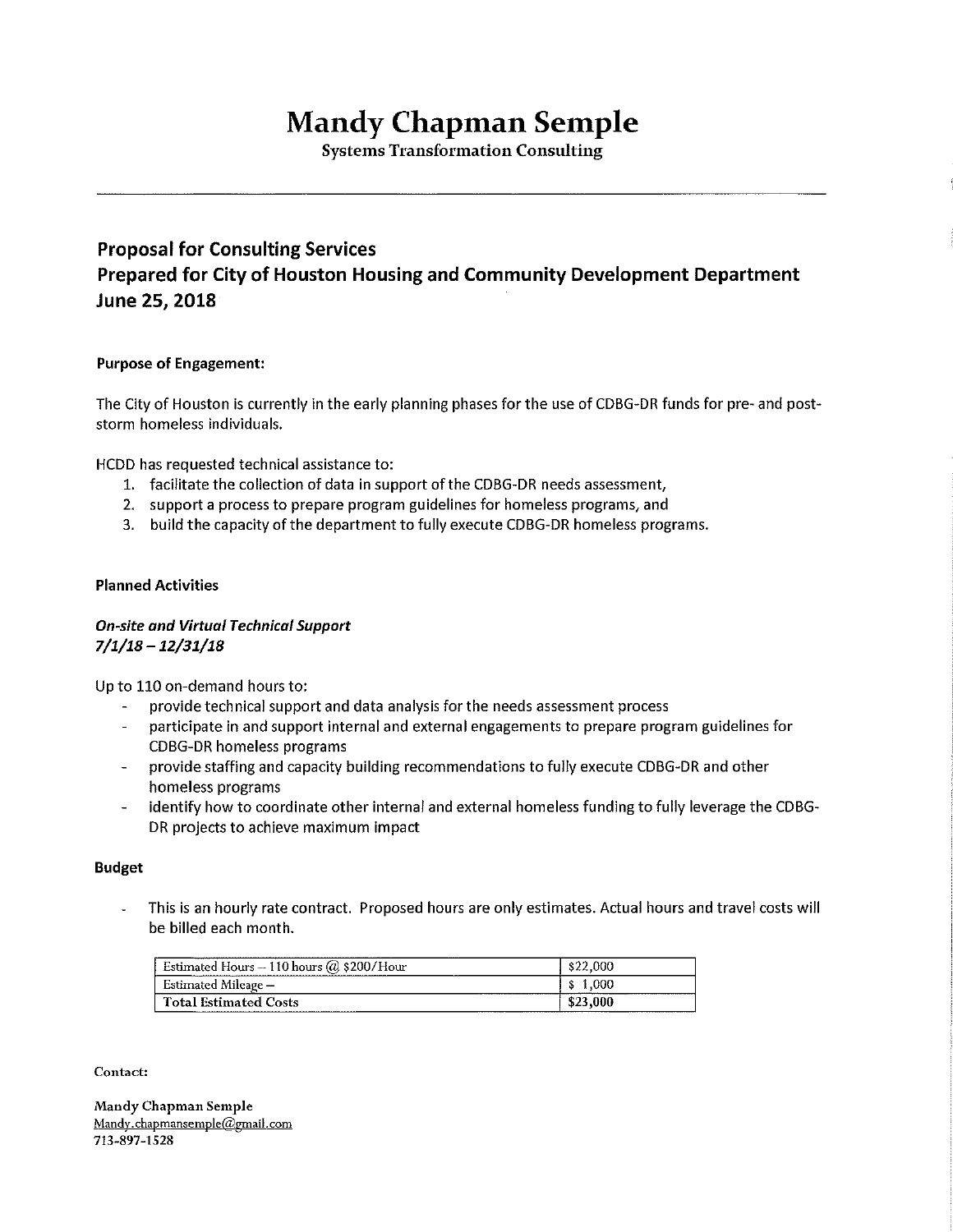

#### **CITY OF HOUSTON** PO NUMBER MUST APPEAR ON ALL PAYMENT AND HCD Purchasing Unit 3200 DELIVERY CORRESPONDENCE POSSIBLE DUPLICATE COPY DO NOT DUPLICATE SHOWERHOR to **OR SERVICE PURCHASE ORDER**

**Information Vendor Address Purchase Order Number/Date** 4500278602-2 / 04/03/2018 Vendor Address Number 154626 MANDY CHAPMAN SEMPLE **CoH Vendor Number** 154626 31403 IMPERIAL BLUFF COURT Page 1 of 1 SPRING TX 77386 **Buyer's Name Clarence Moton 454 USA** 832-394-6212 **Buyer's Telephone Number Mail Invoice to Buyer's Fax Number** COH HOUSING & COMMUNITY DEV **Buyer's E-mail Address** clarence.moton@houstontx.gov FINANCIAL SERVICES SEC, ACCT PAY P.O. Box 1562 CONFIRM RECEIPT AND ACCEPTANCE OF PURCHASE ORDER **HOUSTON TX 77251-1562**  $\sim$ TO BUYER'S E-MAIL ADDRESS

| <b>Shipping Address</b>                       | <b>HOUSING &amp; COMMUNITY DEVELOPMENT</b> |  |  |
|-----------------------------------------------|--------------------------------------------|--|--|
|                                               | PROCUREMENT SERVICES                       |  |  |
|                                               | 601 SAWYER, 4TH FLOOR                      |  |  |
|                                               | HOUSTON TX 77007                           |  |  |
|                                               | USA                                        |  |  |
| <b>Terms of payment:</b>                      | Currency USD<br>Pay net 30 w/o deduction   |  |  |
| <b>Shipping Terms</b>                         | FOB(Free on board) /DESTINATION            |  |  |
| Your person responsible: MANDY CHAPMAN SEMPLE |                                            |  |  |

| Item        | Quantity           | <b>UM</b> | <b>Material # / Description</b>                                                                                                                                             | <b>Unit Cost</b>                                                                                                                                                     | <b>Extended Cost</b> |
|-------------|--------------------|-----------|-----------------------------------------------------------------------------------------------------------------------------------------------------------------------------|----------------------------------------------------------------------------------------------------------------------------------------------------------------------|----------------------|
| 10          | 1.00               | <b>AU</b> |                                                                                                                                                                             | 25,000.00 / AU                                                                                                                                                       | 25,000.00            |
|             |                    |           | 91863<br><b>HOUSING CONSULTING</b>                                                                                                                                          |                                                                                                                                                                      |                      |
|             |                    |           | Technical Assistance Hurricane Harvey                                                                                                                                       |                                                                                                                                                                      |                      |
|             |                    |           | The City of Houston's Housing and Community Development Department has requested facilitation and<br>project management support to:                                         |                                                                                                                                                                      |                      |
|             |                    |           | 1. Successfully conclude the FEMA sponsored program by May 23, 2018.                                                                                                        |                                                                                                                                                                      |                      |
|             |                    |           | 2. Account for the successful transition of participants, and                                                                                                               |                                                                                                                                                                      |                      |
|             |                    |           | 3. Prepare an after action report.                                                                                                                                          |                                                                                                                                                                      |                      |
|             |                    |           | City of Houston payment policy will apply to all invoices.<br>Purchase Order will not exceed \$25,000.                                                                      |                                                                                                                                                                      |                      |
|             | <b>Gross Price</b> |           | 25,000.00 USD<br>1<br>AU                                                                                                                                                    | 1.000                                                                                                                                                                | 25,000.00            |
|             |                    |           | *** Delivery date changed ***                                                                                                                                               |                                                                                                                                                                      |                      |
|             |                    |           | *** Item partially delivered ***                                                                                                                                            |                                                                                                                                                                      |                      |
|             |                    |           | Delivery Date: 09/14/2018                                                                                                                                                   |                                                                                                                                                                      |                      |
| Total ****  |                    |           |                                                                                                                                                                             | <b>USD</b>                                                                                                                                                           | 25,000.00            |
| department. |                    |           | The Terms and Conditions specified on http://purchasing.houstontx.gov will apply.<br>I hereby certify a certificate of the necessity of this expenditure is on file in this | I hereby certify that the expenditure for the above goods<br>has been duly authorized and appropriated and that<br>sufficient funds are available to liquidate same. |                      |
|             |                    |           | \mg U                                                                                                                                                                       |                                                                                                                                                                      |                      |
|             |                    |           | Chief Procurament Office                                                                                                                                                    | Controllar                                                                                                                                                           |                      |

Controller

Chief Procurement Officet

Mayor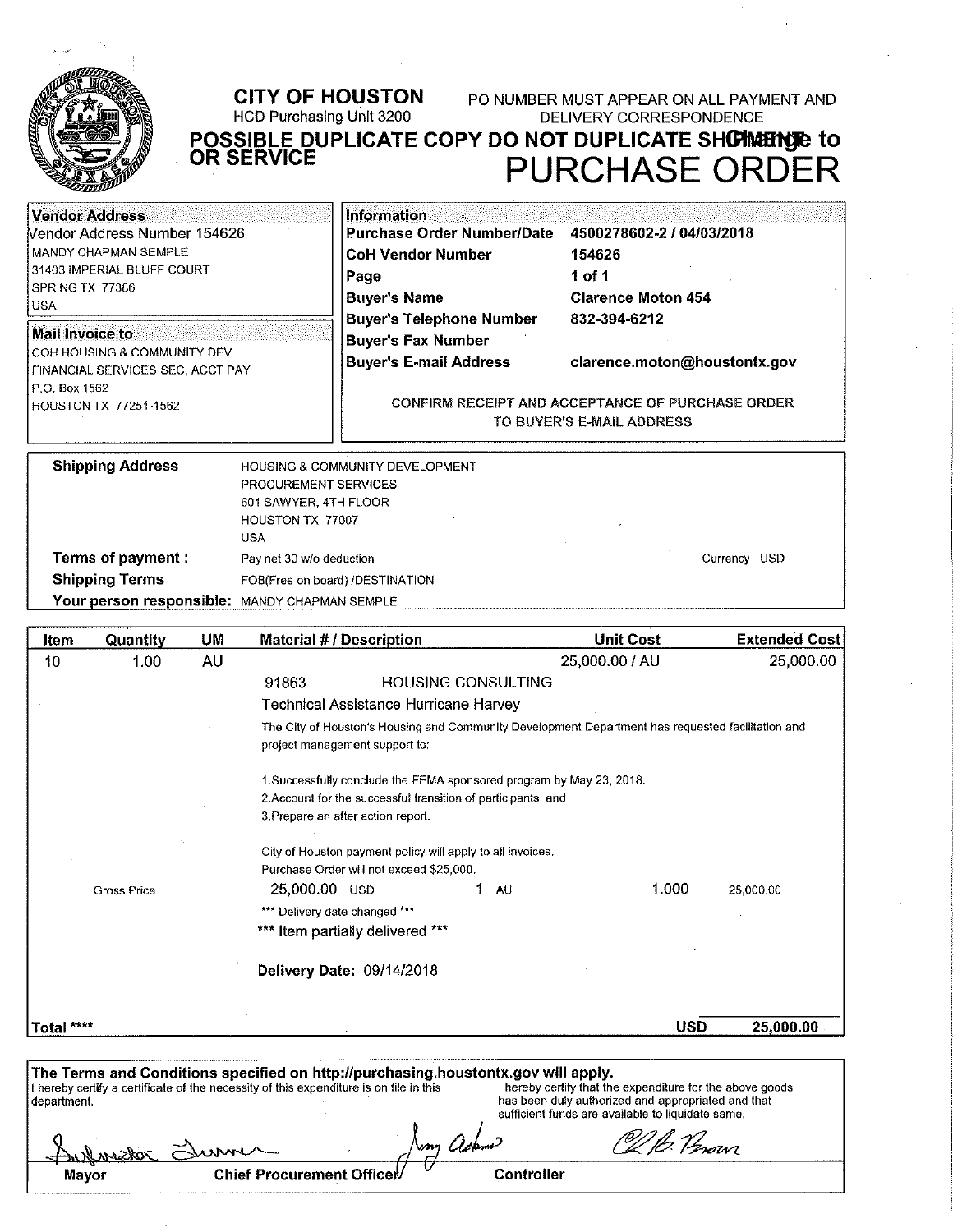

| <b>JSYGANO</b>                                                                         | PROCUREMENT REQUEST FORM                                                           |                                                                        |                                                                                                                                                                                                                                                                    |
|----------------------------------------------------------------------------------------|------------------------------------------------------------------------------------|------------------------------------------------------------------------|--------------------------------------------------------------------------------------------------------------------------------------------------------------------------------------------------------------------------------------------------------------------|
| Signature of this document is still required.<br>* Required Fields [must be completed] | and \$3,000 to 49,0000 using non-Federal funds (COH AP 5-8, Executive Order 1.14). |                                                                        | Note: The Procurement Request form is to solicit quotes through an informal (Small Purchase) bid process for purchasing transactions \$100,000 or less using Federal Funds (2 CFR 200.318)                                                                         |
| Description of Purchase *                                                              | Mandy Chapman-Semple PO Extension                                                  | HCDD Division: *                                                       | Director's Office                                                                                                                                                                                                                                                  |
| Deadline Date of<br>Request: *                                                         | 6/19/2018                                                                          | Purchase Type: *                                                       | Service Under <50K                                                                                                                                                                                                                                                 |
| Requester Name: *                                                                      | Domeracki, Kristen - HCD                                                           | Created:                                                               |                                                                                                                                                                                                                                                                    |
| <b>Requester Phone</b><br>Number: *                                                    | 832.394.6125                                                                       |                                                                        |                                                                                                                                                                                                                                                                    |
| August.                                                                                | Note: Please allow a minimum of three (3) days for bid responses.                  |                                                                        | Need to extend PO 4500278602-1 issued to Mandy Chapman Semple (vendor number 154626) until 9/15/18 due to unforseen defays. We expect a final report to be issued by the vendor in                                                                                 |
|                                                                                        | <b>FINANCE USE ONLY</b>                                                            |                                                                        | <b>PROCURMENT USE ONLY</b>                                                                                                                                                                                                                                         |
| Fund Number:                                                                           |                                                                                    | Status:                                                                | Pending                                                                                                                                                                                                                                                            |
| <b>Funding Source:</b>                                                                 |                                                                                    | Purchase Order Nott:                                                   |                                                                                                                                                                                                                                                                    |
| Cost Center:                                                                           |                                                                                    | Name of Vendor: $1546$ $26$                                            |                                                                                                                                                                                                                                                                    |
| G/L Account.                                                                           |                                                                                    | Date Processed:                                                        |                                                                                                                                                                                                                                                                    |
| <b>Business Area:</b>                                                                  |                                                                                    | Date Received:                                                         |                                                                                                                                                                                                                                                                    |
| Internal Order:                                                                        |                                                                                    | Total Amount:                                                          |                                                                                                                                                                                                                                                                    |
| BFY:                                                                                   |                                                                                    | <b>Procurement Staff</b>                                               |                                                                                                                                                                                                                                                                    |
| Grant:                                                                                 |                                                                                    | Priority:                                                              |                                                                                                                                                                                                                                                                    |
| <b>Funds Reservation.</b>                                                              |                                                                                    | Notify Department:                                                     |                                                                                                                                                                                                                                                                    |
| Funds Approval Mgr:                                                                    |                                                                                    | <b>Notify Department:</b>                                              |                                                                                                                                                                                                                                                                    |
| Justification of Need for Goods/Services                                               |                                                                                    | <b>Procurement Notes:</b>                                              |                                                                                                                                                                                                                                                                    |
|                                                                                        |                                                                                    |                                                                        | $f'$ , $f'$ , $f'$ , $f'$ , $f'$ , $f'$ , $f'$ , $f'$ , $f'$ , $f'$ , $f'$ , $f'$ , $f'$ , $f'$ , $f'$ , $f'$ , $f'$ , $f'$ , $f'$ , $f'$ , $f'$ , $f'$ , $f'$ , $f'$ , $f'$ , $f'$ , $f'$ , $f'$ , $f'$ , $f'$ , $f'$ , $f'$ , $f'$ , $f'$ , $f'$ , $f'$ , $f'$ , |
|                                                                                        |                                                                                    |                                                                        |                                                                                                                                                                                                                                                                    |
|                                                                                        |                                                                                    |                                                                        |                                                                                                                                                                                                                                                                    |
|                                                                                        |                                                                                    |                                                                        |                                                                                                                                                                                                                                                                    |
|                                                                                        |                                                                                    | Supervising Manager (Purchase under \$5,000)                           |                                                                                                                                                                                                                                                                    |
| Requestors Signature:                                                                  |                                                                                    | Manager:                                                               |                                                                                                                                                                                                                                                                    |
| Dote:                                                                                  |                                                                                    | Date:<br>Funds Approval Signature:                                     |                                                                                                                                                                                                                                                                    |
|                                                                                        |                                                                                    | Date.                                                                  |                                                                                                                                                                                                                                                                    |
|                                                                                        |                                                                                    |                                                                        |                                                                                                                                                                                                                                                                    |
|                                                                                        |                                                                                    | (Purchase over \$5,000)                                                |                                                                                                                                                                                                                                                                    |
| <b>Buyer's Signature.</b><br>Date:<br>Procurement DPU<br>Signature:<br>Date:           |                                                                                    | CFO Signature                                                          |                                                                                                                                                                                                                                                                    |
|                                                                                        |                                                                                    | Date:                                                                  |                                                                                                                                                                                                                                                                    |
| (Purchase over \$5,000)<br><b>Assistant or Deputy</b>                                  |                                                                                    | Director Signature (Only Consultant Sarvices)<br>Director or Designee: |                                                                                                                                                                                                                                                                    |

Home CityPointe Support City of Houston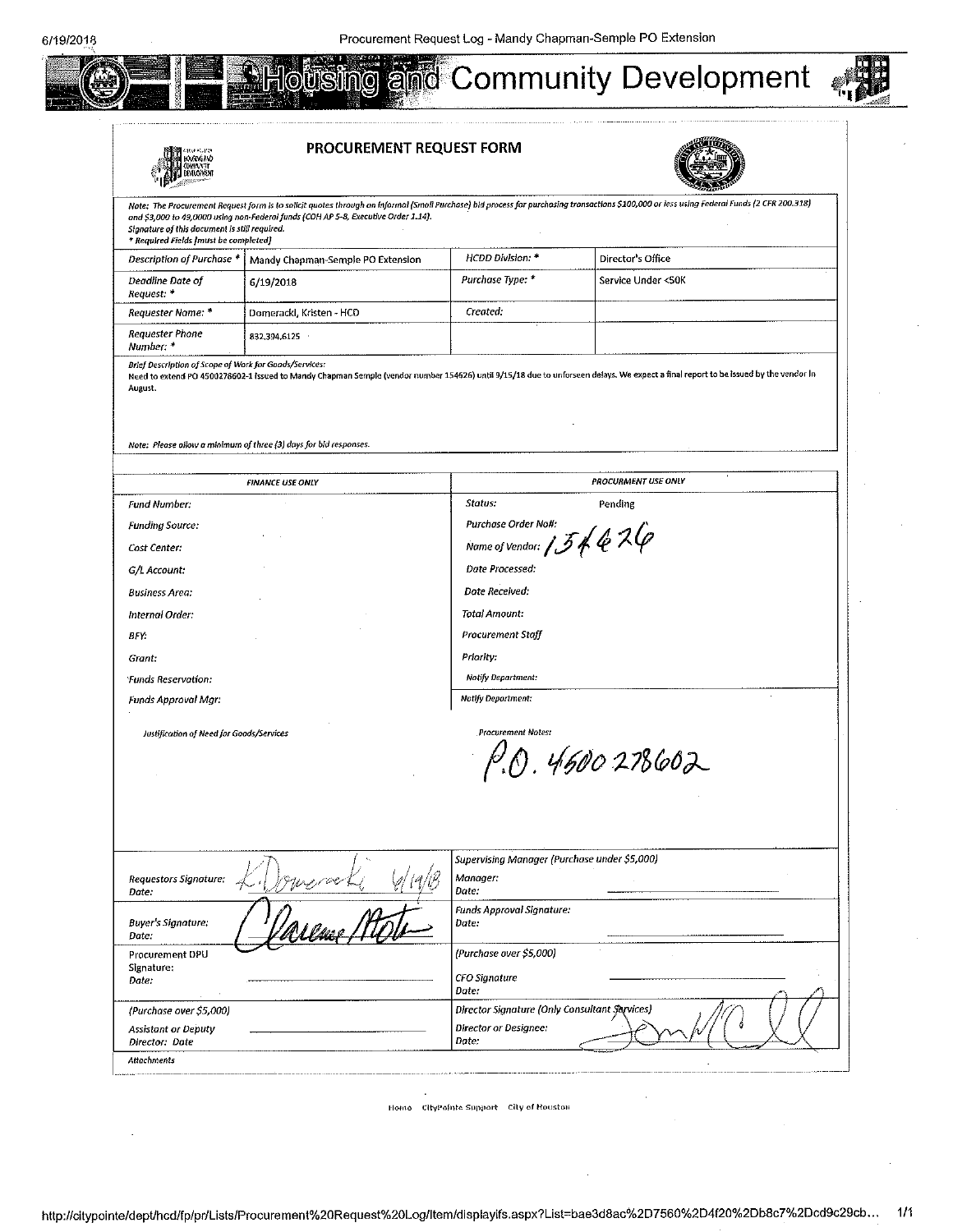

## **CITY OF HOUSTON** HCD Purchasing Unit 3200

PO NUMBER MUST APPEAR ON ALL PAYMENT AND **DELIVERY CORRESPONDENCE** 

POSSIBLE DUPLICATE COPY DO NOT DUPLICATE SHOWENCE **PURCHASE ORDER** 

| Vendor Address<br>Nendor Address Number 154626                                             | Information<br><b>Purchase Order Number/Date</b>                                              | 4500278602-3 / 04/03/2018                                                            |  |
|--------------------------------------------------------------------------------------------|-----------------------------------------------------------------------------------------------|--------------------------------------------------------------------------------------|--|
| <b>MANDY CHAPMAN SEMPLE</b><br>31403 IMPERIAL BLUFF COURT<br>SPRING TX 77386<br><b>USA</b> | <b>CoH Vendor Number</b><br>Page<br><b>Buyer's Name</b>                                       | 154626<br>1 of 1<br><b>Clarence Moton 454</b>                                        |  |
| Mail Invoice to<br>l COH HOUSING & COMMUNITY DEV<br>FINANCIAL SERVICES SEC, ACCT PAY       | <b>Buyer's Telephone Number</b><br><b>Buyer's Fax Number</b><br><b>Buyer's E-mail Address</b> | 832-394-6212<br>clarence.moton@houstontx.gov                                         |  |
| P.O. Box 1562<br>HOUSTON TX 77251-1562                                                     |                                                                                               | <b>CONFIRM RECEIPT AND ACCEPTANCE OF PURCHASE ORDER</b><br>TO BUYER'S E-MAIL ADDRESS |  |
| <b>Shipping Address</b><br>PROCUREMENT SERVICES                                            | <b>HOUSING &amp; COMMUNITY DEVELOPMENT</b>                                                    |                                                                                      |  |

|                                               | PROCUREMENT SERVICES            |              |  |
|-----------------------------------------------|---------------------------------|--------------|--|
|                                               | 601 SAWYER, 4TH FLOOR           |              |  |
|                                               | <b>HOUSTON TX 77007</b>         |              |  |
|                                               | <b>USA</b>                      |              |  |
| Terms of payment :                            | Pay net 30 w/o deduction        | Currency USD |  |
| <b>Shipping Terms</b>                         | FOB(Free on board) /DESTINATION |              |  |
| Your person responsible: MANDY CHAPMAN SEMPLE |                                 |              |  |

| Item       | <b>Quantity</b> | <b>UM</b> | <b>Material # / Description</b> |                      | <b>Unit Cost</b> | <b>Extended Cost</b> |
|------------|-----------------|-----------|---------------------------------|----------------------|------------------|----------------------|
| 20         | 1.00            | AU        |                                 |                      | 23,000.00 / AU   | 23,000.00            |
|            |                 |           | 91881                           | NATURAL DISASTERS (F |                  |                      |
|            |                 |           | Disaster Recovery - Consulting  |                      |                  |                      |
|            | Gross Price     |           | 23,000.00 USD                   | AU                   | 1.000            | 23.000.00            |
|            |                 |           | Delivery date: Day 12/31/2018   |                      |                  |                      |
|            |                 |           | *** New item ***                |                      |                  |                      |
|            |                 |           | Delivery Date: 12/31/2018       |                      |                  |                      |
| Total **** |                 |           |                                 |                      | <b>USD</b>       | 48,000.00            |

|               | The Terms and Conditions specified on http://purchasing.houstontx.gov will apply.      |            |                                                                                                                                                                      |  |
|---------------|----------------------------------------------------------------------------------------|------------|----------------------------------------------------------------------------------------------------------------------------------------------------------------------|--|
| l department. | I hereby certify a certificate of the necessity of this expenditure is on file in this |            | I hereby certify that the expenditure for the above goods<br>has been duly authorized and appropriated and that<br>sufficient funds are available to liquidate same. |  |
|               | Aulmedor Summer                                                                        | topma      | VI B. Person                                                                                                                                                         |  |
| Mayor         | Chief Procurement Officer                                                              | Controller |                                                                                                                                                                      |  |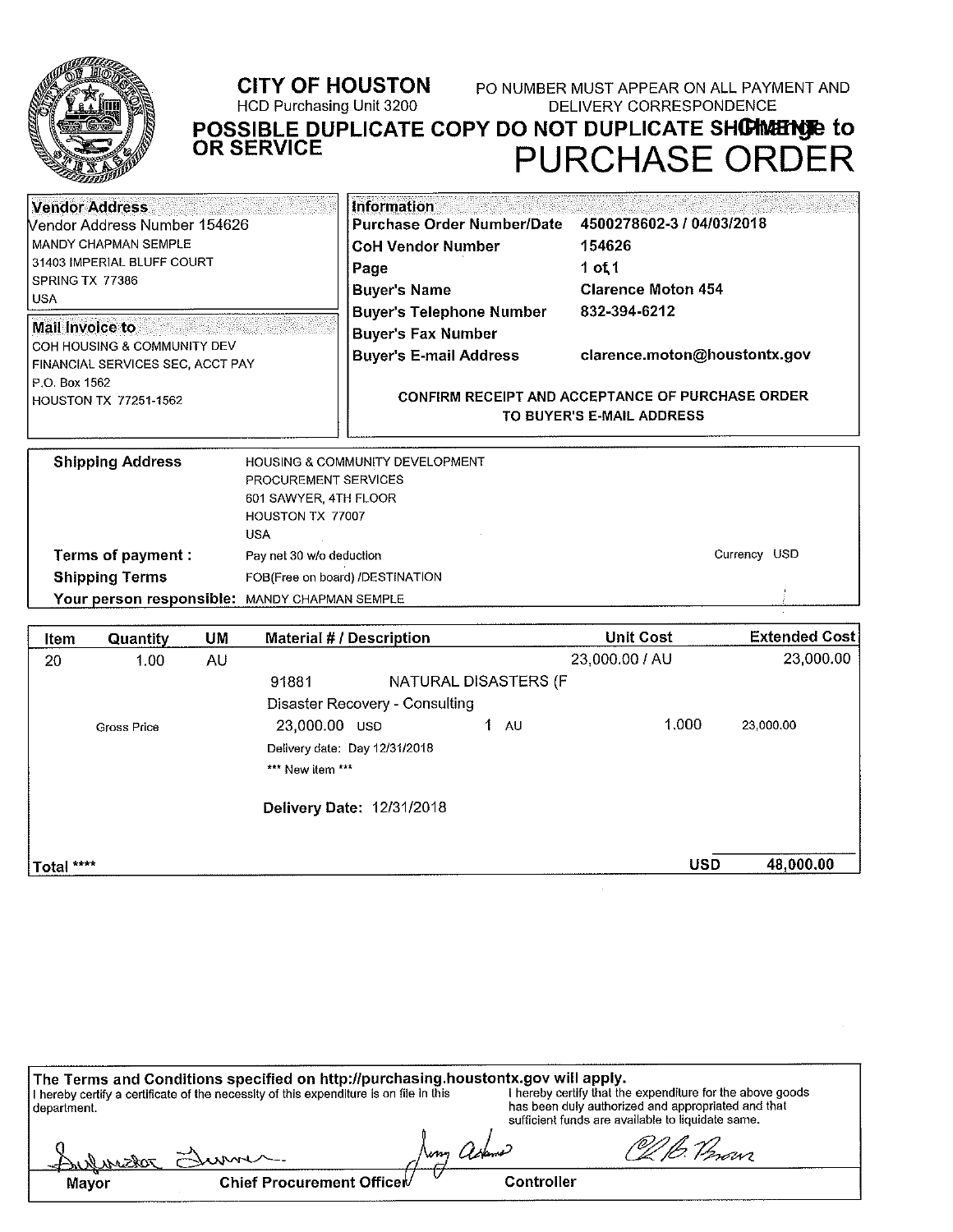

**PROCUREMENT REQUEST FORM** 



Note: The Procurement Request form is to solicit quotes through on informal (Small Purchase) bid process for purchasing transactions \$100,000 or less using Federal Funds (2 CFR 200.318) and \$3,000 to 49,0000 using non-Federal funds (COH AP 5-8, Executive Order 1.14). Signature of this document is still required. .<br>Required Fields Imust he completed!

| regament report provides to compress the |                                                  |                         |                     |  |
|------------------------------------------|--------------------------------------------------|-------------------------|---------------------|--|
|                                          | Description of Purchase *   Mandy Chapman Semple | <b>HCDD Division.</b> * | ' Director's Office |  |
| Deadline Date of<br>Request: *           | 6/29/2018                                        | Purchase Type: *        | Service Under <50K  |  |
| Reauester Name: *                        | Domeracki, Kristen - HCD                         | Created.                |                     |  |
| Requester Phone<br>Number. <sup>*</sup>  | 832 394 6125                                     |                         |                     |  |

Brief Description of Scope of Work for Goods/Services:

In the wake of Hurricane Harvey, the City of Houston expects to receive over a billion dollars in Community Development Block Grant funding for disaster recovery (CDBG-DR). A portion of these disaster recovery funds will be allocated to serving homeless individuals. To maximize the limpact of this funding, HCDD requires technical assistance<br>to determine how best to (1) conduct a needs-as the homeless population, and (3) increase staff capacity to fully execute these programs. Services provided through this contract are expected to last through December 31, 2018 and are not expected to exceed \$23,000.

Note: Please allow a minimum of three (3) days far bid responses.

| <b>FINANCE USE ONLY</b>                      | <b>PROCURMENT USE ONLY</b>                                                                             |
|----------------------------------------------|--------------------------------------------------------------------------------------------------------|
| 500 0<br><b>Fund Number:</b>                 | Status:<br>Pending<br>Purchase Order Not: $4500278602(154620)$<br>Name of Vendor: MANDY CHAPMAN SEMPLE |
| E 00 G<br><b>Funding Source:</b>             |                                                                                                        |
| 3200030002<br>Cost Center:                   |                                                                                                        |
| 522430<br>G/L Account:                       | Date Processed:                                                                                        |
| Business Area.<br>3200                       | Date Received:                                                                                         |
| 013200001-2018<br>Internal Order:            | Total Amount: $\mathcal{GLS}_{1}\mathcal{O}\mathcal{O}\mathcal{O}$                                     |
| BFY:                                         | Procurement Staff                                                                                      |
| $32000001 - 2018$<br>Grant:                  | Priority:                                                                                              |
| <b>Funds Reservation:</b>                    | Notify Department:                                                                                     |
| Funds Approval Mar:                          | Notify Department:                                                                                     |
|                                              | $Keg - 10250258$                                                                                       |
|                                              | Supervising Manager (Purchase under \$5,000)                                                           |
| Requestors Signature:<br>menN<br>Date:       | Manager:<br>Date:                                                                                      |
| Buyer's Sign@ture<br>Date.                   | Funds Approval Signature:<br>Date:                                                                     |
| Procurement DPU                              | (Purchase over \$5,000)                                                                                |
| Signature:<br>Date:                          | CFO Signature:<br>Date:                                                                                |
| (Purchase over \$5,000)                      | Director Signature (Only Consultont Servij                                                             |
| <b>Assistant or Deputy</b><br>Director: Date | <b>Director or Designee:</b><br>Date:                                                                  |
| Attachments                                  |                                                                                                        |

Home CityPointe Support City of Houston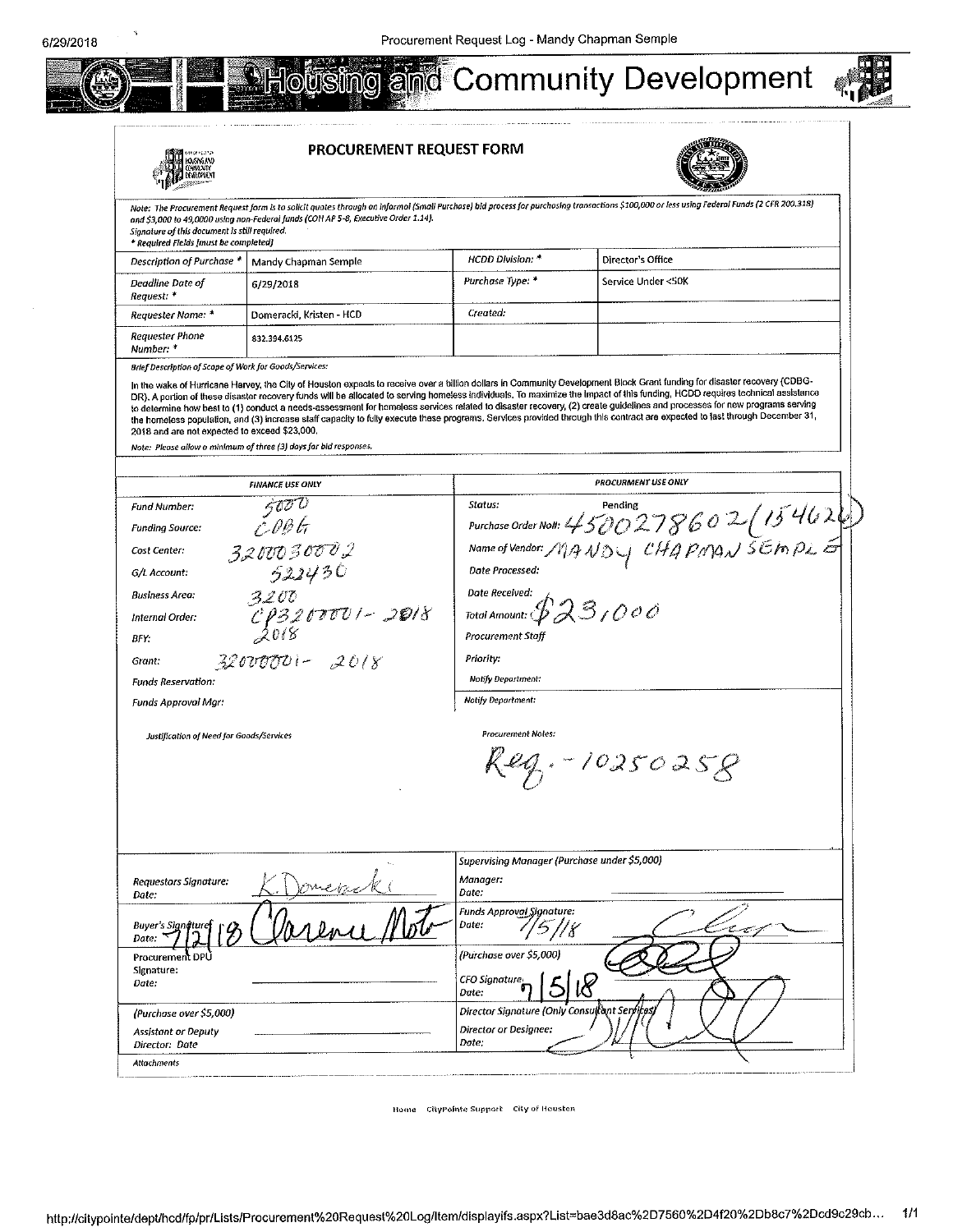| Moton, Clarence - HCD                                                                                                                                     |                                                                                                                                                                                                                                                    |
|-----------------------------------------------------------------------------------------------------------------------------------------------------------|----------------------------------------------------------------------------------------------------------------------------------------------------------------------------------------------------------------------------------------------------|
| <b>From:</b>                                                                                                                                              | Adams, Jerry - FIN                                                                                                                                                                                                                                 |
| Sent:                                                                                                                                                     | Tuesday, July 03, 2018 2:03 PM                                                                                                                                                                                                                     |
| Fe:                                                                                                                                                       | Shah, Ketan - FIN                                                                                                                                                                                                                                  |
| Subject:                                                                                                                                                  | FW: Professional Justification Approval for Mandy Chapman Se<br>mple                                                                                                                                                                               |
| <b>Attachments:</b>                                                                                                                                       | Mandy Chapman Semple Professional Justification Form Consulting Services.pdf                                                                                                                                                                       |
| peroved                                                                                                                                                   |                                                                                                                                                                                                                                                    |
| Sent: Tuesday, July 3, 2018 10:27 AM<br>To: Adams, Jerry - FIN <jerry.adams@houstontx.gov><br/><b>From: Shah, Ketan - FIN</b></jerry.adams@houstontx.gov> | Subject: FW: Professional Justification Approval for Mandy Chapman Semple                                                                                                                                                                          |
| lerry                                                                                                                                                     |                                                                                                                                                                                                                                                    |
|                                                                                                                                                           | FY19 Citywide non-contract spending w/o council action for Vendor # 154626 MANDY CHAPMAI<br>N SEMPLE: \$0                                                                                                                                          |
| Current requirement: \$23,000.00                                                                                                                          |                                                                                                                                                                                                                                                    |
| For your review and approval please                                                                                                                       |                                                                                                                                                                                                                                                    |
| Ketan                                                                                                                                                     |                                                                                                                                                                                                                                                    |
| Sent: Monday, July 02, 2018 11:38 AM<br><b>From: Moton, Clarence - HCD</b><br>To: Shah, Ketan - FIN <ketan.shah@houstontx.gov></ketan.shah@houstontx.gov> | Subject: Professional Justification Approval for Mandy Chapman Semple<br>Cc: Rhone, Tywana - HCD <tywana.rhone@houstontx.gov>; Domeracki, Kristen - HCD <kristen.<br><u>Domeracki@houstontx.gov</u>&gt;</kristen.<br></tywana.rhone@houstontx.gov> |
| <b>Hello Ketan</b>                                                                                                                                        |                                                                                                                                                                                                                                                    |
|                                                                                                                                                           | Attached is the Professional Justification Form (Mandy Chapman Semple) for Mr. Jerry Adams approval.                                                                                                                                               |

 $\frac{1}{2}$ 

 $\overline{a}$ 

 $\bar{\gamma}$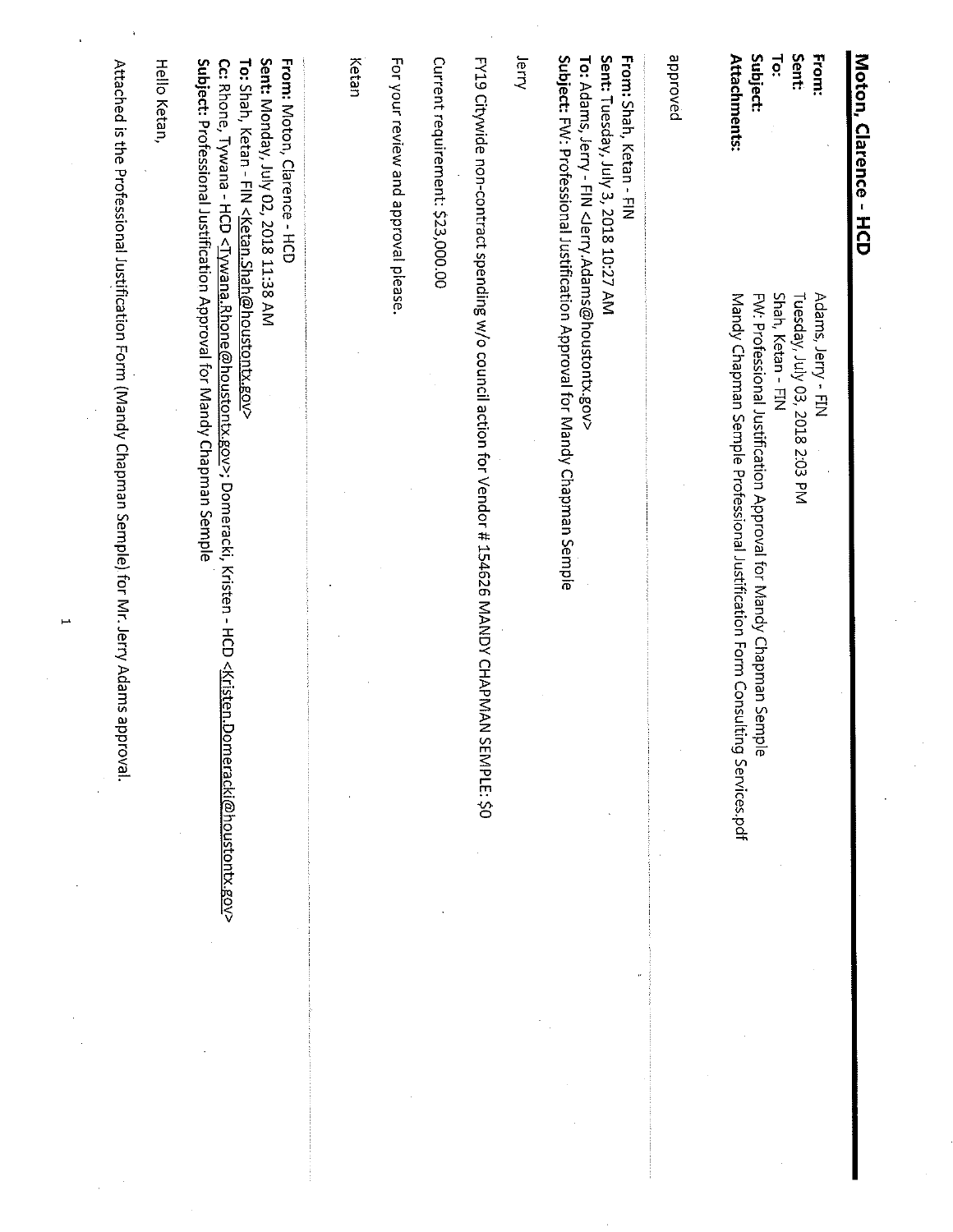

## **City of Houston Finance-Strategic Procurement Division**

## **Professional Services Justification**

| Date: 2/12/18                     |  |  |  |
|-----------------------------------|--|--|--|
| Phone No: (832) 394-6204          |  |  |  |
| Email: tywana.rhone@houstontx.gov |  |  |  |
| Requisition No.                   |  |  |  |
| Purchase Order No.                |  |  |  |
| Contract No.                      |  |  |  |
|                                   |  |  |  |

Description. Please provide a description of the goods or services required, the duration or frequency of the requirement, and where will the services or goods be delivered. Please also identify the annual cost of this good or service.

In the wake of Hurricane Harvey, the City of Houston expects to receive over a billion dollars in Community Development Block Grant funding for disaster recovery (CDBG-DR). A portion of these disaster recovery funds will be allocated to serving homeless individuals. To maximize the impact of this funding, HCDD requires technical assistance to determine how best to (1) conduct a needs-assessment for homeless services related to disaster recovery, (2) create guidelines and processes for new programs serving the homeless population, and (3) increase staff capacity to fully execute these programs. Services provided through this contract are expected to last through December 31, 2018 and are not expected to exceed \$23,000.

Explanation: Why is this product or service the only one that would satisfy the requirement(s)? Given the amount of funding HCDD anticipates receiving in the wake of Hurricane Harvey, HCDD has the opportunity to impact the homeless community in unprecedented ways. To fully realize this opportunity, HCDD must assess the current level of need and create programs designed to utilize available resources in ways that maximize impact. HCDD does not currently have sufficient staff or expertise to complete this task without outside assistance.

Due Diligence. Describe the due diligence performed that led to the conclusion that this service provider offers the best value to the city.

Ms. Chapman-Semple has extensive experience working for the City of Houston as a Special Assistant to the Mayor for Homeless Initiatives. She has provided support for rapid rehousing programs immediately after Hurricane Harvey and has over 14 years of experience working within the local homeless network and coordinating services for homeless persons. Given her background and prior involvement with the City, HCDD is satisfied that Ms. Chapman-Semple possesses the skills and qualifications necessary to fulfill this scope of services.

| Department Recommendation            |                  |
|--------------------------------------|------------------|
| Requestor:<br>me no                  | Date:<br>6129118 |
| Department Director                  | Date:            |
| Chief Procurement Officer's Approval |                  |
| Signature: .                         | Date:            |
|                                      |                  |

 $\cdot$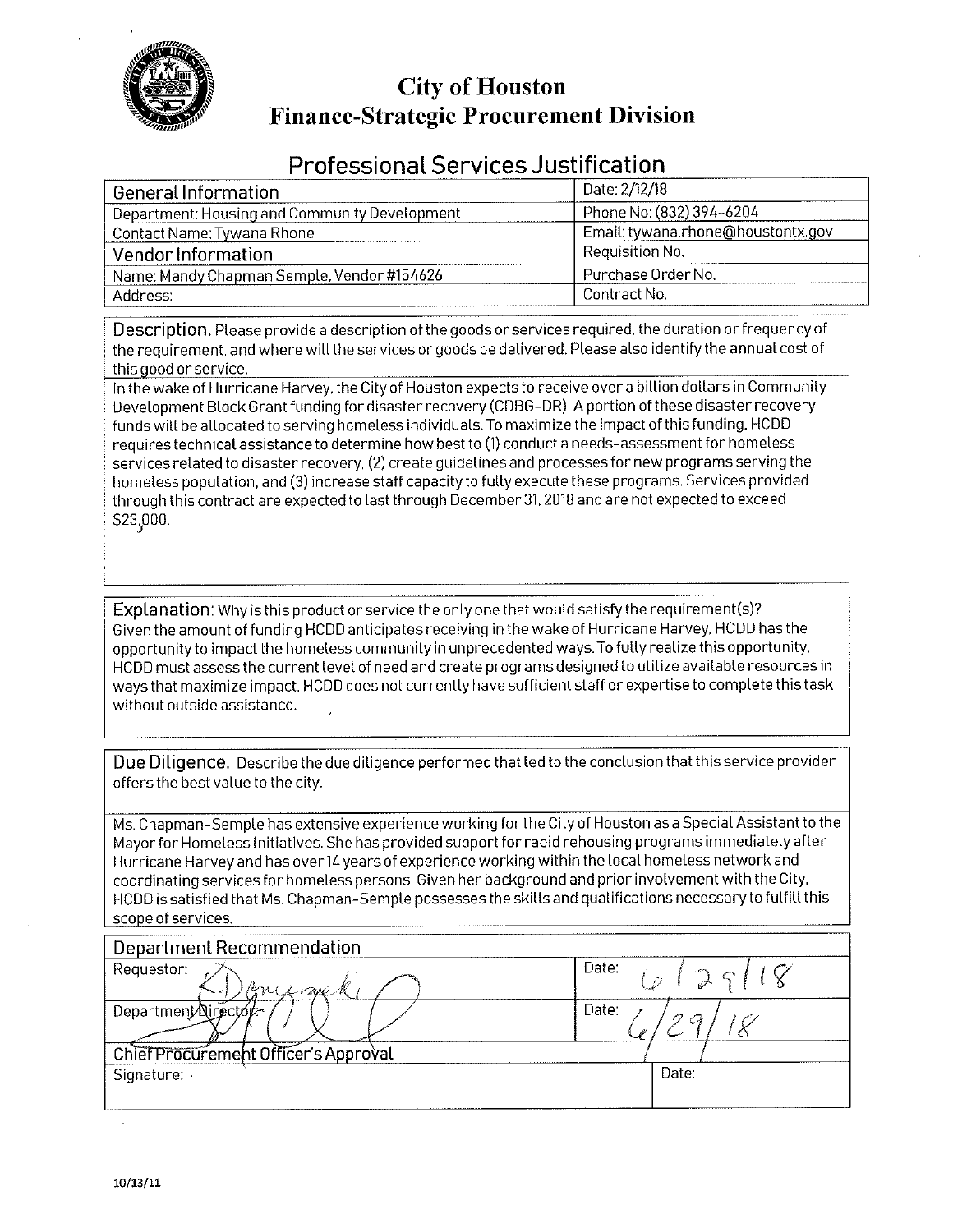# **Mandy Chapman Semple**

**Systems Transformation Consulting** 

## **Proposal for Consulting Services** Prepared for City of Houston Housing and Community Development Department June 25, 2018

## **Purpose of Engagement:**

 $\mathcal{L}_{\mathrm{H}}$  ,  $\mathcal{L}_{\mathrm{H}}$  ,  $\mathcal{L}_{\mathrm{H}}$ 

The City of Houston is currently in the early planning phases for the use of CDBG-DR funds for pre- and poststorm homeless individuals.

HCDD has requested technical assistance to:

- 1. facilitate the collection of data in support of the CDBG-DR needs assessment,
- 2. support a process to prepare program guidelines for homeless programs, and
- 3. build the capacity of the department to fully execute CDBG-DR homeless programs.

#### **Planned Activities**

## **On-site and Virtual Technical Support**  $7/1/18 - 12/31/18$

Up to 110 on-demand hours to:

- provide technical support and data analysis for the needs assessment process
- participate in and support internal and external engagements to prepare program guidelines for  $\ddot{ }$ **CDBG-DR homeless programs**
- provide staffing and capacity building recommendations to fully execute CDBG-DR and other homeless programs
- identify how to coordinate other internal and external homeless funding to fully leverage the CDBG-DR projects to achieve maximum impact

#### **Budget**

This is an hourly rate contract. Proposed hours are only estimates. Actual hours and travel costs will L. be billed each month.

| ----------------<br>________<br>------------<br>Estimated Hours $-$ 110 hours @ \$200/Hour |                              |
|--------------------------------------------------------------------------------------------|------------------------------|
| -stimated Mileage -                                                                        | ---------------------------- |
| <b>Total Estimated Costs</b><br>-----------------<br>_________________                     | 94 J<br>______<br>--------   |

Contact:

Mandy Chapman Semple Mandy.chapmansemple@gmail.com 713-897-1528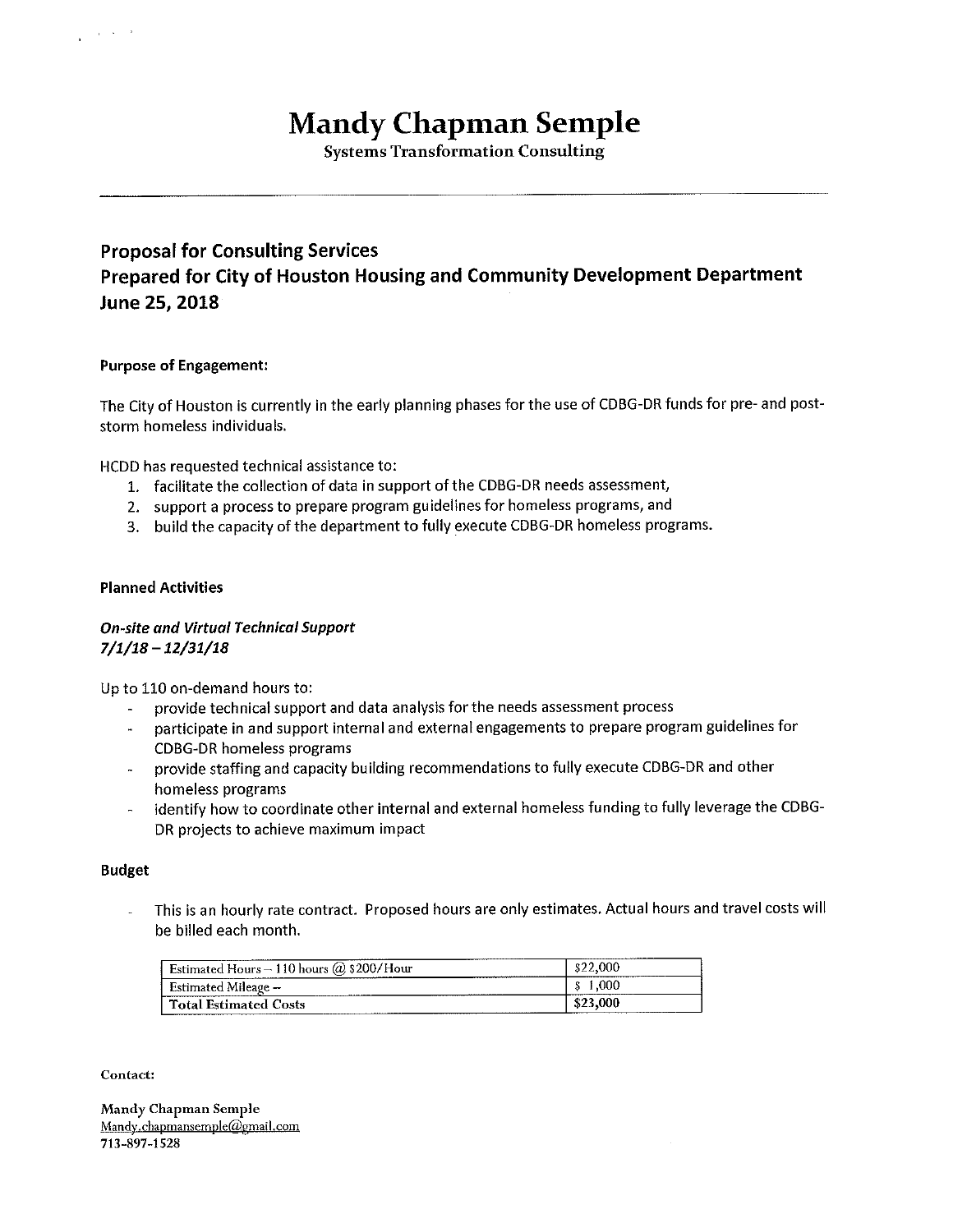## **CITY OF HOUSTON**

HCD Purchasing Unit 3200

PO NUMBER MUST APPEAR ON ALL PAYMENT AND DELIVERY CORRESPONDENCE

# Change to<br>PURCHASE ORDER

| <b>Vendor Address</b><br>Vendor Address Number 154626                                                                                     | Information<br>Purchase Order Number/Date                                                     | 4500278602-5 / 04/03/2018                     |  |
|-------------------------------------------------------------------------------------------------------------------------------------------|-----------------------------------------------------------------------------------------------|-----------------------------------------------|--|
| Í MANDY CHAPMAN SEMPLE<br>31403 IMPERIAL BLUFF COURT<br>SPRING TX 77386<br>i usa                                                          | <b>CoH Vendor Number</b><br>Page<br><b>Buyer's Name</b>                                       | 154626<br>1 of 2<br><b>Clarence Moton 454</b> |  |
| Mail Invoice to<br><b>COH HOUSING &amp; COMMUNITY DEV</b><br>FINANCIAL SERVICES SEC, ACCT PAY<br>I P.O. Box 1562<br>HOUSTON TX 77251-1562 | <b>Buyer's Telephone Number</b><br><b>Buyer's Fax Number</b><br><b>Buyer's E-mail Address</b> | 832-394-6212<br>clarence.moton@houstontx.gov  |  |
|                                                                                                                                           | CONFIRM RECEIPT AND ACCEPTANCE OF PURCHASE ORDER<br>TO BUYER'S E-MAIL ADDRESS                 |                                               |  |
| <b>Shipping Address</b>                                                                                                                   | HOUSING & COMMUNITY DEVELOPMENT                                                               |                                               |  |

| <b>Shipping Address</b>                       | HOUSING & COMMUNITY DEVELOPMENT |              |  |
|-----------------------------------------------|---------------------------------|--------------|--|
|                                               | <b>PROCUREMENT SERVICES</b>     |              |  |
|                                               | 2100 TRAVIS, 9TH FLOOR          |              |  |
|                                               | HOUSTON TX 77002                |              |  |
|                                               | USA                             |              |  |
| Terms of payment :                            | Pay net 30 w/o deduction        | Currency USD |  |
| <b>Shipping Terms</b>                         | FOB(Free on board) /DESTINATION |              |  |
| Your person responsible: MANDY CHAPMAN SEMPLE |                                 |              |  |
|                                               |                                 |              |  |

| ltem | Quantity           | UM | <b>Material # / Description</b>               | <b>Unit Cost</b> | <b>Extended Cost</b> |
|------|--------------------|----|-----------------------------------------------|------------------|----------------------|
| 20   | 1.00               | AU |                                               | 17,612.30 / AU   | 17,612.30            |
|      |                    |    | NATURAL DISASTERS (F<br>91881                 |                  |                      |
|      |                    |    | Disaster Recovery - Consulting                |                  |                      |
|      | <b>Gross Price</b> |    | 1.<br>17,612.30 USD<br><b>AU</b>              | 1.000            | 17,612.30            |
|      |                    |    | Delivery date: Day 12/31/2018                 |                  |                      |
|      |                    |    | *** Net price changed ***                     |                  |                      |
|      |                    |    | *** Services changed ***                      |                  |                      |
|      |                    |    | *** Item partially delivered ***              |                  |                      |
|      |                    |    | Changed Expected value of unplanned services: | 17,612.30        |                      |
|      |                    |    | Delivery Date: 12/31/2018                     |                  |                      |
| 40   | 1.00               | AU |                                               | 5,387.70 / AU    | 5,387.70             |
|      |                    |    | NATURAL DISASTERS (F<br>91881                 |                  |                      |
|      |                    |    | <b>Disaster Recovery - Consulting</b>         |                  |                      |
|      | Gross Price        |    | $1 \quad \text{AU}$<br>5,387.70 USD           | 1,000            | 5,387.70             |
|      |                    |    | Delivery date: Day 02/01/2019                 |                  |                      |
|      |                    |    | *** New item ***                              |                  |                      |
|      |                    |    |                                               |                  |                      |
|      |                    |    |                                               |                  |                      |